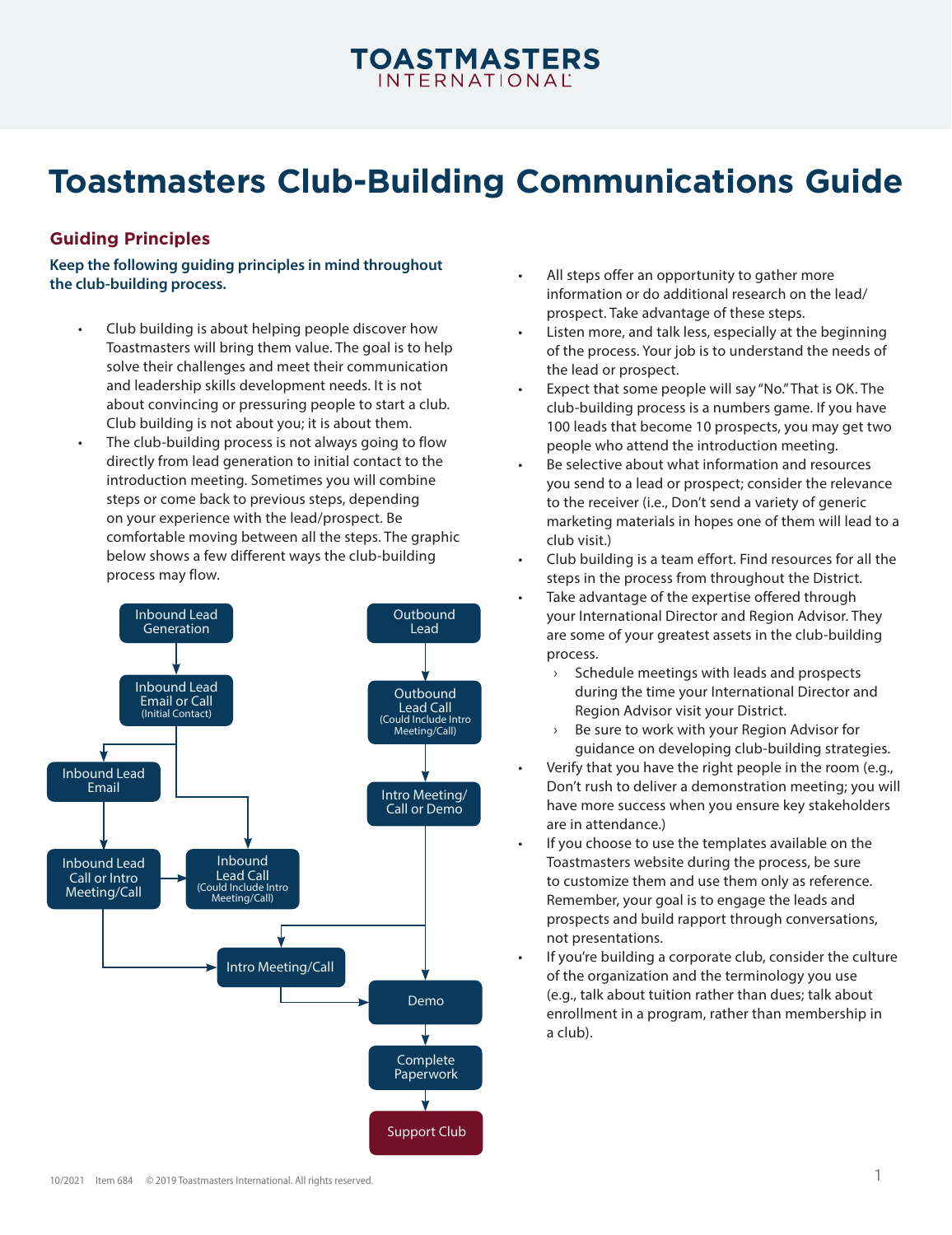## **Inbound Lead Generation**

**Inbound leads are people who seek you out. They may come from a variety of sources.**

Possible inbound lead sources:

- Start a Club inquiries via Toastmasters Website/TLM
- Responses to District marketing and PR efforts

• Events (e.g., trade shows, expos, conferences, etc.) When you are contacted by an individual who is interested in starting a club, you will need to conduct research and prepare to work with them. Gather information (online or otherwise) about the organization or group to help define what their needs may be.

For a community group, focus on individual development needs. For a corporate group, focus on business needs, including the company's or organization's ROI (return on investment), core values, key initiatives.

#### **For tips on conducting research, go to page 6: Tips for Conducting Research.**

When you are working with an inbound lead, you will either call or email them, using the contact information they provided. Email them only if they request specific resources. If not, call them.

*If you are emailing your inbound lead, go to page 2: Inbound Lead Email (Initial Contact). If you are calling your inbound lead, go to page 2: Inbound Lead Call (Initial Contact).*

## **Outbound Lead Generation**

## **Outbound leads are people that you identify or pursue who may be interested in starting a club.**

You will need to conduct research and actively seek opportunities for new clubs.

Possible outbound lead sources:

- District Marketing Plan (market and industry analyses, current prospects)
- Trade shows/local events
- Existing corporate clubs in other Districts (Talk to officers in existing clubs to find out more about the organization, club success, and contact information for other locations.)
- Plot the clubs currently in the District and look for areas with few clubs and identify existing members that live there to work with.
- Referrals/networking contacts (Ask people at District events if they know of opportunities in the area.)

When you identify an outbound lead, you will need to conduct research and prepare to contact them. Gather information (online or otherwise) about the organization or group to help

define what their needs may be.

For a community group, focus on individual development needs. For a corporate group, focus on business needs, including ROI (return on investment), core values and key initiatives.

#### **For tips on conducting research, go to page 6: Tips for Conducting Research**.

*When you have an outbound lead, you will call them. Go to page 3: Outbound Lead Call (Initial Contact).*

## **Inbound Lead Email (Initial Contact)**

**Whenever possible, call your lead (rather than sending an email). You can choose to email your inbound lead if the person has requested specific resources (otherwise, you should call.) The goal of emailing the inbound lead is to provide requested resources and share information on how Toastmasters might meet their needs, and to request a call or meeting.**

Send the inbound lead specific, pertinent resources that share how our organization meets their needs. Personalize the email to the person you're contacting. You may include the **Features** [Benefits Value chart \(Item FBV100\)](https://www.toastmasters.org/-/media/files/department-documents/marketing-documents/features-benefits-and-value-chart.ashx) and [Develop Your Leaders](https://www.toastmasters.org/-/media/files/department-documents/marketing-documents/103-develop-your-leaders-from-within.ashx)  [From Within brochure \(Item 103](https://www.toastmasters.org/-/media/files/department-documents/marketing-documents/103-develop-your-leaders-from-within.ashx)).

In the email, ask to schedule a conversation. This can be on the phone or in person.

When the lead responds to your email, schedule the conversation. If you schedule an in-person conversation, ask to include other key stakeholders or decision makers.

#### *If they agree to a phone conversation, go to page 2: Inbound Lead Call (Initial Contact).*

*If they agree to an in-person conversation, go to page 4: The Introduction Meeting.*

If the lead does not respond to your email within three to five business days, follow up with a phone call. If they did not provide a phone number, email them. If you do not receive a response after three attempts, do not continue to pursue this lead.

## **Inbound Lead Call (Initial Contact)**

**Whenever possible, call your lead (rather than sending an email). The goal of calling the inbound lead is to share some information about how Toastmasters might meet their needs and to request a meeting.**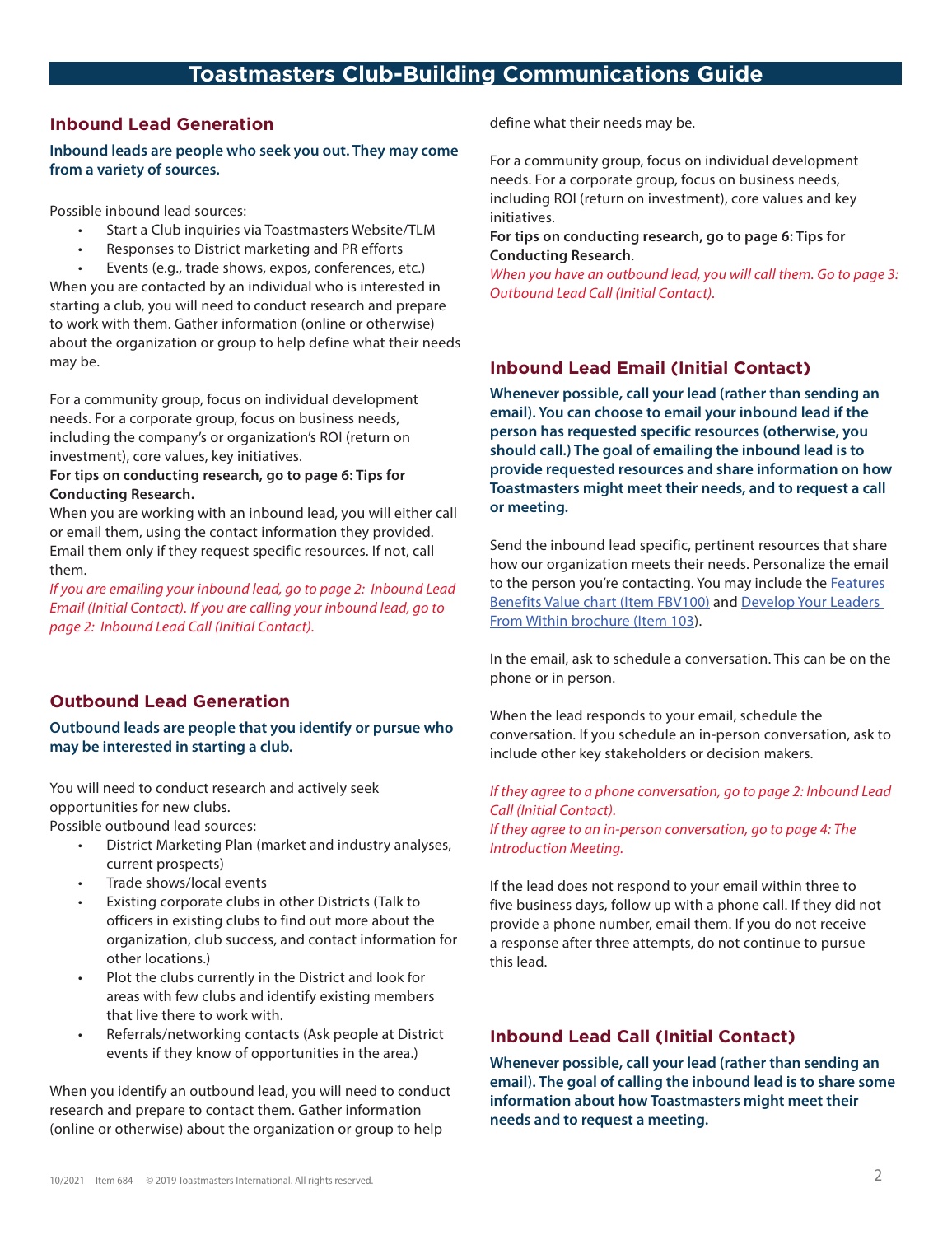- Call the inbound lead (after completing research about the organization).
- Introduce yourself.
- Explain why you have their information. ("I received your contact information from a trade show.")
- Ask permission to have the conversation. ("Would it be OK if I ask you a few questions?")
- Be respectful of their time. ("How much time do we have?")
- Explain the purpose of the conversation. ("The purpose of my call today is to determine your needs and challenges and if Toastmasters is a fit for your organization.")
- Create an up-front agreement. ("If we find that Toastmasters does meet your needs, the next step would be to schedule a meeting to demonstrate how we meet your needs. Would you be open to that?")
- Once you have created an agreement with your lead, the next step is to conduct a needs assessment. If they have time to continue the conversation, do so now. Otherwise, schedule an introduction meeting/call.

## *To conduct the Needs Assessment, go to page 3: Needs Assessment. To conduct the introduction meeting call, go to page 4: The Introduction Meeting/Call.*

If the lead is unsure, try to quickly gain an understanding of their hesitation. If they are truly not interested, do not pressure them. If they are not ready, leave the door open ("It sounds like you are not at a decision point yet. I want to be respectful of your time. Feel free to contact me if your needs change in the future.")

## **Outbound Lead Call (Initial Contact)**

## **Whenever possible, call your lead (rather than sending an email). The goal of calling the outbound lead is to share some information about how Toastmasters might meet their needs and to request an in-person meeting.**

Outbound leads are people that you identify or pursue who may be interested in starting a club. This means conducting research and actively seeking opportunities for new clubs. Possible outbound lead sources:

- Call the outbound lead (after completing research about the organization).
- Introduce yourself.
- Build rapport by mentioning or asking about something you discovered during your research (e.g., Congratulate them on an award they received; ask about an initiative you read about in the news, etc.)
- Explain why you are calling and relate it to the above, if possible. ("Toastmasters specializes in helping organizations like yours with \_\_\_\_\_\_\_\_\_\_\_. Would you

be interested in talking about how we could benefit your company?")

› If you were referred by someone they know, or by someone affiliated with their organization, tell them. ("Your organization's \_ branch has been seeing great results through their Toastmasters club, and \_\_\_\_\_\_\_\_\_ suggested I call you. Would you be interested in talking about how we could benefit your employees?")

## *If they are not interested, thank them for their time and offer to give them your contact information should they wish to explore the opportunity with you in the future (Or ask if it would be OK to follow up with them at a future time.)*

*If they are interested, continue following the steps below.*

- Ask permission to continue the conversation. ("Would it be OK if I ask you a few questions to determine what your needs and challenges are and if Toastmasters is a fit for your organization?")
- Be respectful of their time. ("How much time do we have?")
- Create an up-front agreement. ("If we find that Toastmasters does meet your needs, the next step would be to schedule a meeting to demonstrate how we meet your needs. Would you be open to that?")
- Once you have created an agreement with your lead, the next step is to conduct a needs assessment. If they have time to continue the conversation, do so now. Otherwise, schedule an introduction meeting/call.

*To conduct the Needs Assessment, go to page 3: Needs Assessment. To conduct the Introduction Meeting/Call, go to page 4: The Introduction Meeting/Call.*

## **Needs Assessment**

**The goal of the needs assessment is to understand the needs and challenges of the lead. This conversation may occur during your initial contact or at the introduction meeting/ call.** 

- Ask if there are other key stakeholders or decision makers who should be involved in the conversation.
- Identify the needs of the lead. ("I noticed that one of your core values is communication. What are some of the improvements you'd like to see related to this?" "What are the biggest challenges your organization faces?" "What are the top skills you'd like to see your employees develop? What solutions have you tried in the past? What kept you from continuing with those solutions?")
- Listen for understanding. (You should be talking less than the lead.)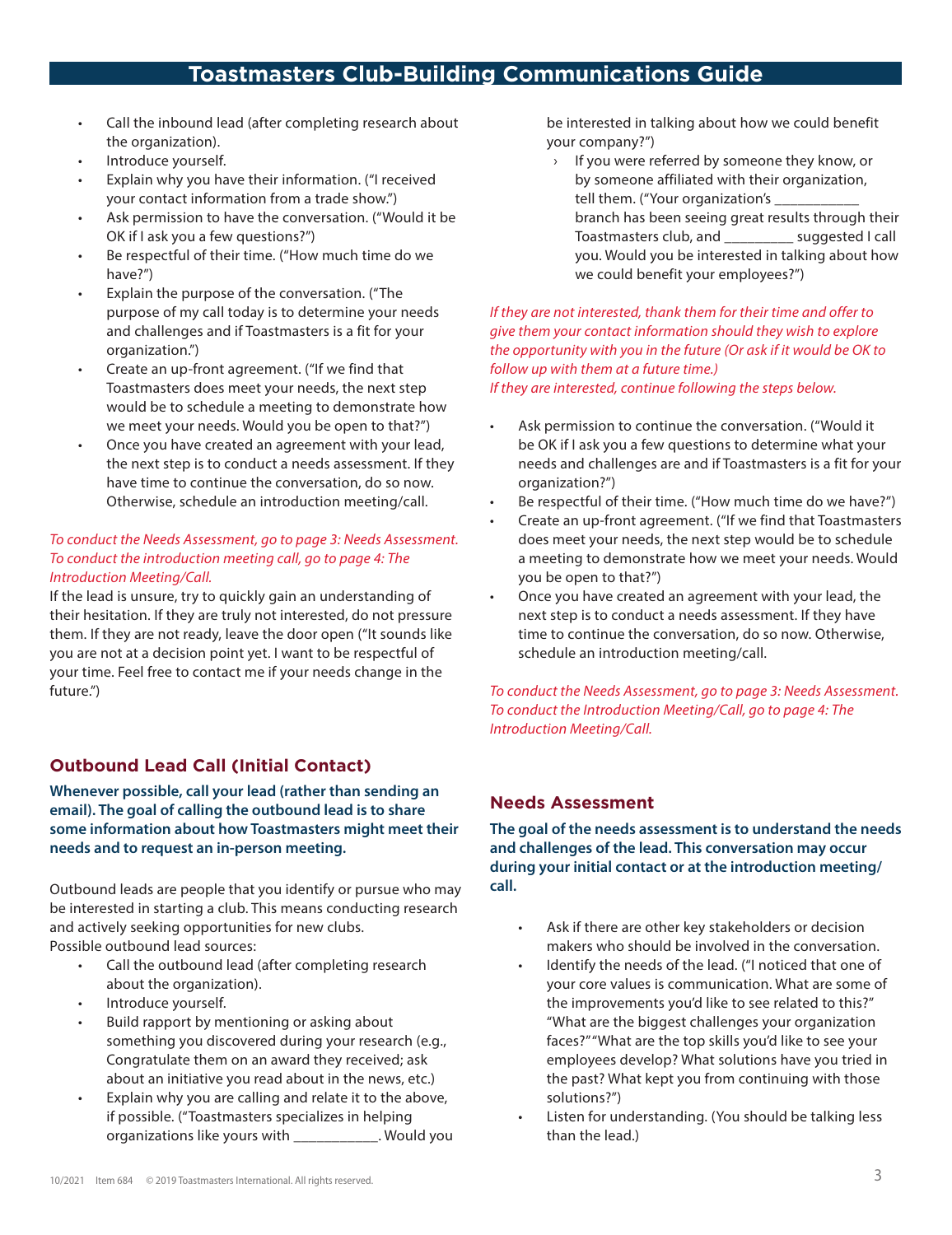*If there is not enough time or other key stakeholders or decision makers were not able to attend, ask to schedule an in-person meeting (which is preferred) or a phone conversation (the introduction meeting/call). If they agree to an in-person meeting (or another phone call), go to page 4: The Introduction Meeting/ Call.*

*If there are no additional key stakeholders or decision makers and there is enough time, continue with the questions below.*

- Move from intellectual to emotional.
	- › "Is solving this part of your professional/personal goals?"
	- $\rightarrow$  "How committed are you personally to resolving the problem?"
	- › "How committed is your boss or upper management?"
	- › "Is there anything else I should know that would be helpful?")
- Determine if lead is qualified (Can Toastmasters address their needs/pain points?)
	- If no, thank them for their time, but keep the "door open."
		- » "If something in the organization changes, please let me know and we can revisit the conversation about starting your own club."
		- » "If starting a club isn't a good fit for you right now, do you think any of your staff/members would be interested in joining an existing club in the area?" (If yes, request permission to leave them with pertinent information and materials.).
- If yes, connect their needs/pain points to a few specific benefits and value gained from membership in a Toastmasters club. Once you have done so, ask to schedule the demonstration meeting.

*If they agree to the demonstration meeting, go to page 5: The Demonstration Meeting.*

*If they do not agree to the demonstration meeting, go to page 6: Objections.*

## **The Introduction Meeting/Call**

**Whenever possible, schedule an in-person meeting, rather than another phone call. The goal of this meeting (or call) is to continue uncovering the needs, challenges, and pain points of your prospect and to schedule a demonstration meeting. If you hadn't talked to key stakeholders or decision makers previously, you want to make sure they are included and that you build rapport with them. It is important to prepare for this meeting (or call) to ensure that you can** 

#### **clearly connect their specific needs and challenges to the benefits and value provided by Toastmasters.**

- Make introductions, as needed.
- Briefly recap previous conversation(s) and confirm your understanding of their needs and challenges is accurate.
- Set expectations for the meeting (or call).
	- Explain your purpose and ask what their desired outcome is ("During this meeting (or call), I would like to ensure that I fully understand the needs and challenges your employees are facing; to jointly determine if Toastmasters is a fit for your organization; and make sure you get all of your questions answered. Does that sound good to you? What would you like to accomplish?")
	- $\rightarrow$  Confirm how much time you have for the meeting (or call).
	- › Create an up-front agreement. ("If we find that Toastmasters does meet your needs, the next step would be to schedule a meeting to demonstrate how we meet your needs. Would you be open to that?")
- Ask if there are any immediate questions.
	- $\rightarrow$  Continue uncovering needs and challenges ("In addition to what we already discussed, are there any additional needs or problems that would be helpful for me to know about?")
- Move from intellectual to emotional. ("Is solving \_part of your professional/personal goals?" "How committed are you personally to resolving the problem?" "How committed is your boss or upper management?" "What else is important for me to know?")
- Listen for understanding (You should be talking less than the lead or prospect.)
- Connect their needs to a few specific benefits gained from Toastmasters membership.
- Ask if they feel that Toastmasters can solve the needs and challenges you have been discussing.

## *If no, try to determine what barriers exist ("Help me understand what your concerns or hesitations are.") Then repeat the last three steps. If they continue to say no, go to page 6: Objections. If yes, continue with process below.*

- Discuss organizational resources and commitment: ("It sounds like you are ready to move forward. Let's talk about what is needed to start and support a club in your organization.")
	- Meeting space: Do have you meeting space available?
	- › Contribution: Will the members contribute?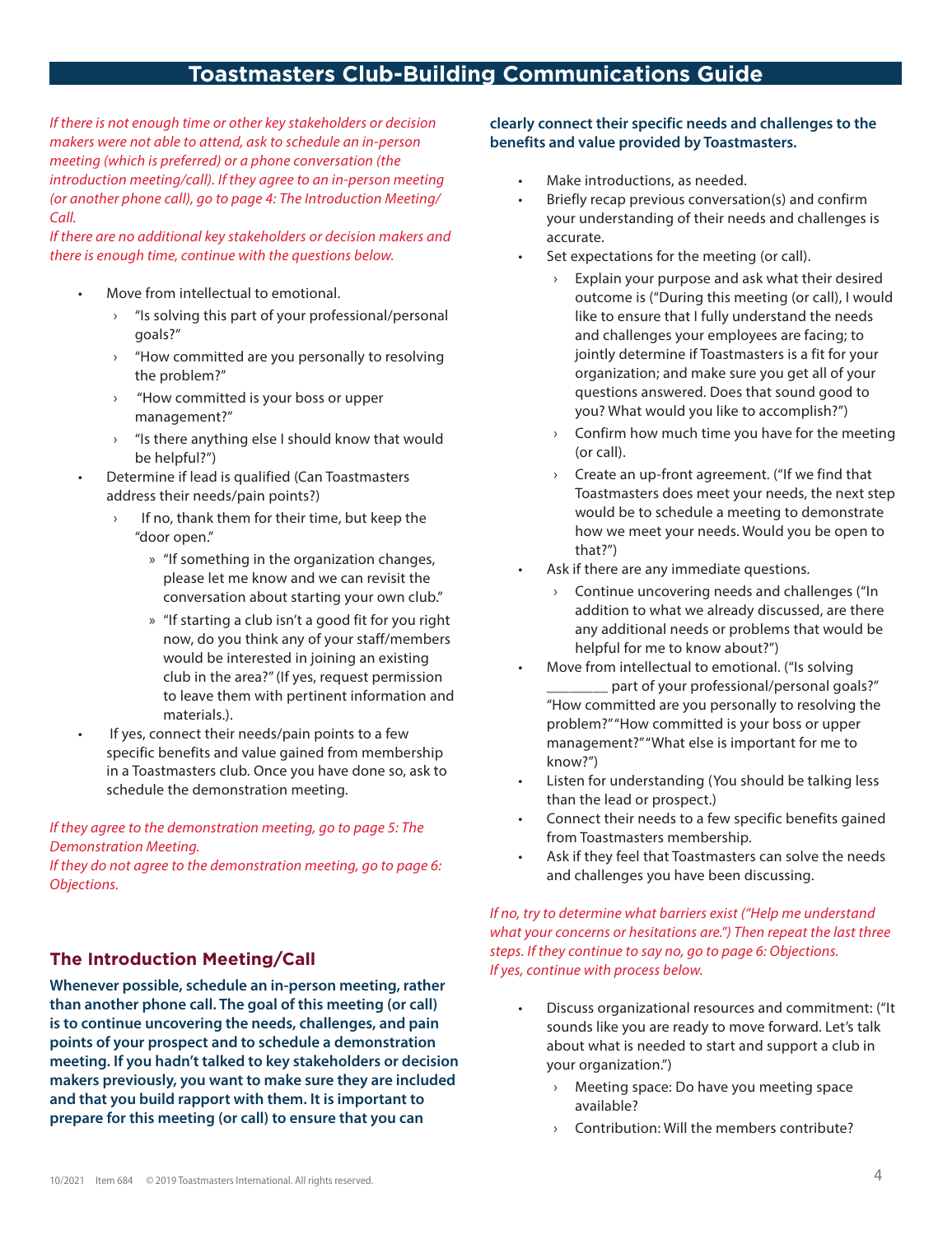- Funds: Do you have a budget set aside for a club?
- › Timing: Are those funds/resources available now?
- Commitment: Are you authorized to make this financial decision/commitment? If not, who else should be involved in this conversation?
- › Challenges: Do you foresee any financial issues or other challenges that would prevent you from moving forward?
- Address any final concerns they may have.
- Ask to schedule the demonstration meeting (and explain the purpose of it). Be sure to ask them to invite key stakeholders, including potential club members.

## *If they agree to the demonstration meeting, go to page 5: The Demonstration Meeting.*

*If they do not agree to the demonstration meeting, go to page 6: Objections.*

## **The Demonstration Meeting**

**The goal of the demonstration (demo) meeting is to provide the prospect with the experience of a Toastmasters club meeting that is relevant to their organization.** 

- Create a customized demonstration (demo) meeting presentation.
	- $\rightarrow$  Using the needs and pain points you identified previously, work with the sponsor to customize a demo meeting presentation for the prospect that will resonate with the audience.
- Select demo team to run the meeting.
	- $\rightarrow$  Select individuals who are representative of the potential members and fit their culture (e.g., If their list of needs includes "improving technical presentations made by staff," have the speaker deliver a good technical presentation.)
- Rehearse the demo meeting with the sponsor and team.
- Ensure that the right people from the prospective club's organization attend the demo meeting (i.e., Be sure that potential members of the prospective club attend.)
- Deliver the demo meeting.
	- Focus on being relevant to the key decision makers and prospective club members who are in the room.
- Ask if they are ready to start a club.

#### *If yes, go to page 5: The Charter Process.*

*If no, try to determine what barriers exist ("Help me understand what your concerns or hesitations are."). Address the barriers and ask again. If they continue to say no, go to page 6: Objections.*

## **The Charter Process**

#### **The goal of the charter process is to form a prospective club.**

- Obtain a completed Application to Organize (ATO) and initial fee (\$125).
	- If necessary, meet with the key decision makers to assist with ATO.
	- $\rightarrow$  Collect the fee right away if possible.
- Ensure support is provided to the prospective club.
	- $\rightarrow$  The sponsor assists and supports prospective club in generating interest, building membership, and overcoming challenges.
		- » Marketing
		- » Conducting meetings
		- » Understanding meeting roles
		- » Meeting location
		- » Finance/budget concerns
		- » Selecting club officers
- Ensure that the prospective club is ready to complete the new-club process.
	- › Provide support and encouragement to continue momentum.

*When the club reaches the minimum number of members, go to page 5: New Club Support.*

## **New Club Support**

**To ensure the prospective club completes the new-club process and is successful, you need to ensure ongoing support is provided.** 

- Assign a club mentor.
	- Select someone who understands the new club's industry, fits their culture and can best support their needs.
- Ensure remaining paperwork is completed accurately and submitted.
- Support the club in collecting membership fees and dues.
- Guide clubs to create a quality club experience.
- Celebrate the accomplishment with the new club.
- Provide ongoing support as needed.
	- › Club sponsor, mentor and Area Director work with the club to assess its needs, as well as provide resources.